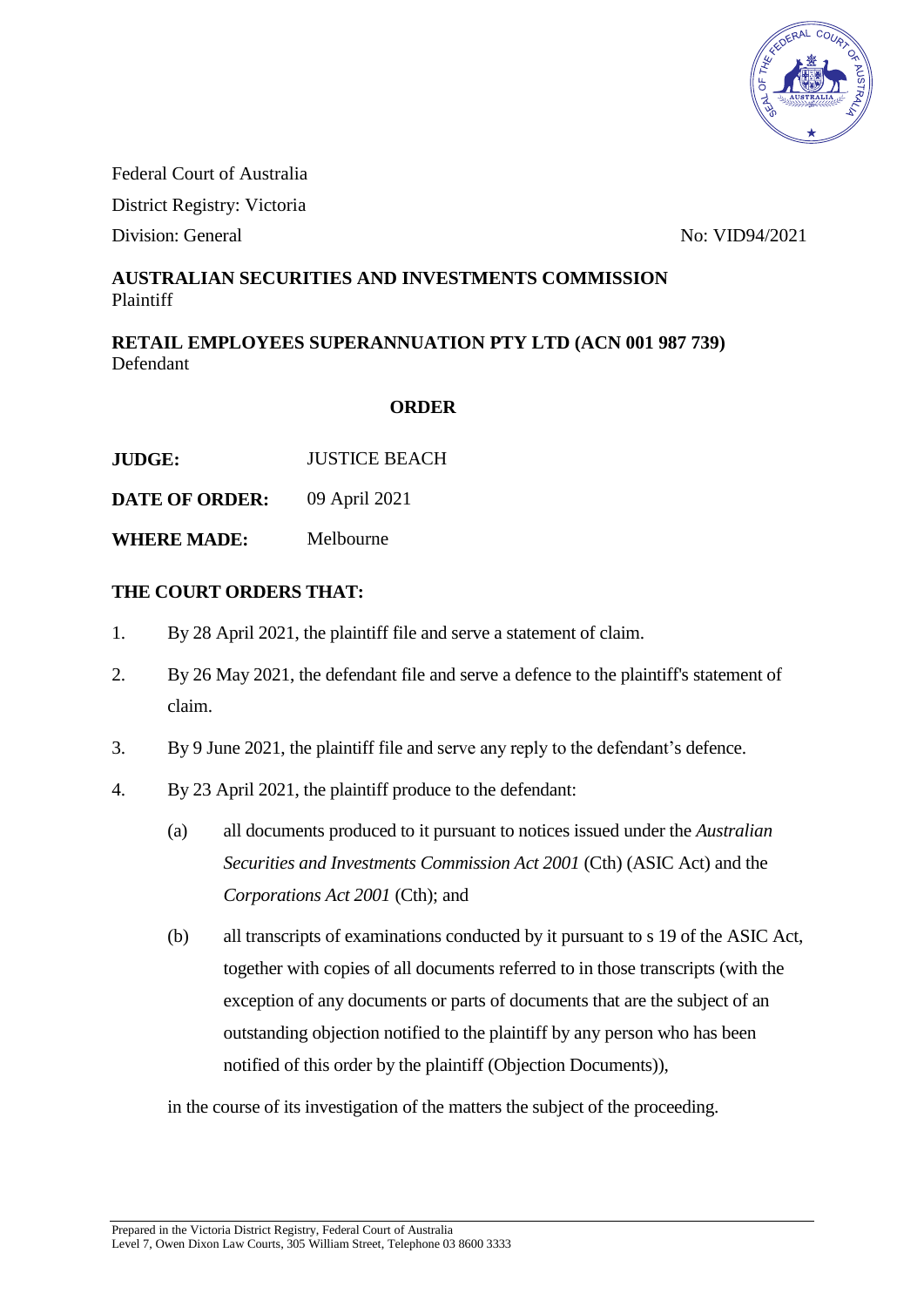

- 5. By 23 April 2021, the plaintiff provide the defendant with a list of the Objection Documents (with any reasons provided by the objecting party in support of their objection).
- 6. By 16 July 2021, the plaintiff provide the defendant with a draft proposed statement of:
	- (a) agreed facts and facts in dispute; and
	- (b) issues in dispute,

(a Statement of Agreed Facts).

- 7. By 6 August 2021, the defendant provide the plaintiff with its comments on the draft Statement of Agreed Facts.
- 8. Subject to any further order of the Court, pursuant to s 37AF of the *Federal Court of Australia Act 1976* (Cth), member-identifying information is not to be made available to the public.
- 9. The following defined terms apply for the purposes of orders 10 to 11:
	- (a) "Relevant Documents" means the parties' pleadings, and any annexures to those documents.
	- (b) "Public Access" means a version of the Relevant Documents labelled "Public Access" in which any member-identifying information is redacted.
	- (c) "Restricted Access" means an unredacted version of the Relevant Documents.
- 10. The Relevant Documents must be filed and served in two versions, being the:
	- (a) Restricted Access version; and
	- (b) Public Access version.
- 11. The Restricted Access versions must not be disclosed, except to and between the following persons:
	- (a) the Court;
	- (b) the parties and their officers, directors or employees; and
	- (c) the parties' legal advisers, including general counsel, external solicitors and counsel and support staff.